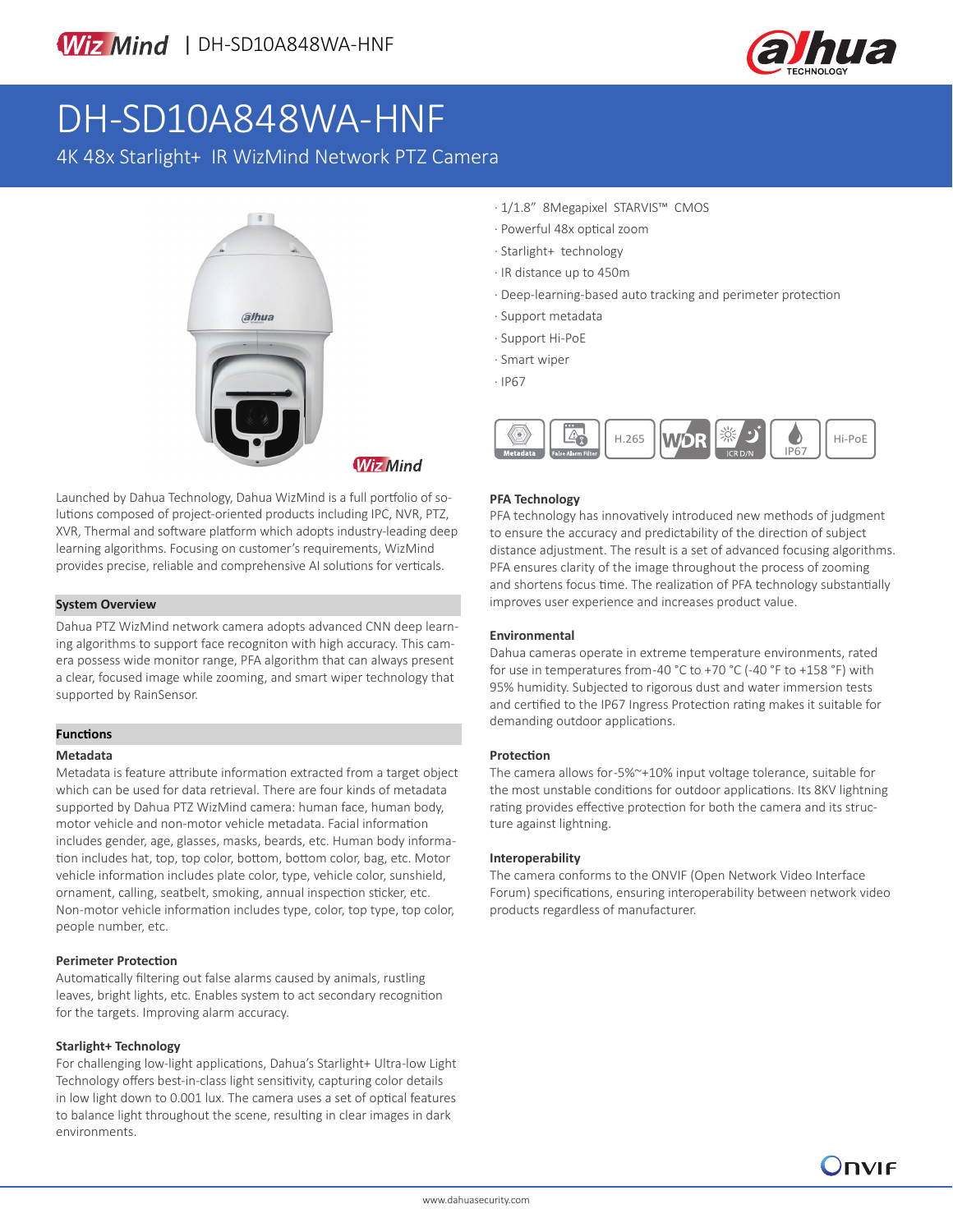# Wiz Mind | DH-SD10A848WA-HNF

### **Technical Specification**

### Camera

| Image Sensor                 | 1/1.8" STARVIS™ CMOS                                              |                                  |                        |                                 |
|------------------------------|-------------------------------------------------------------------|----------------------------------|------------------------|---------------------------------|
| Pixel                        | 8MP                                                               |                                  |                        |                                 |
| Max. Resolution              | 3840 (H) × 2160 (V)                                               |                                  |                        |                                 |
| <b>ROM</b>                   | 8GB                                                               |                                  |                        |                                 |
| <b>RAM</b>                   | 2GB                                                               |                                  |                        |                                 |
| Electronic Shutter Speed     | $1/3$ s- $1/100000$ s                                             |                                  |                        |                                 |
| Scanning System              | Progressive Scanning                                              |                                  |                        |                                 |
| Min. Illumination            | Color: 0.001Lux@F1.4<br>B/W: 0.0001Lux@F1.4<br>OLux (IR light on) |                                  |                        |                                 |
| <b>Illumination Distance</b> | 450 m (1476.38 ft)                                                |                                  |                        |                                 |
| Illuminator On/Off Control   | Zoom Prio/Manual/SmartIR                                          |                                  |                        |                                 |
| Illuminator Number           | 10                                                                |                                  |                        |                                 |
| Wiper                        | Smart Wiper                                                       |                                  |                        |                                 |
| Lens                         |                                                                   |                                  |                        |                                 |
| Focal Length                 | 5.7 mm-275 mm                                                     |                                  |                        |                                 |
| Max. Aperture                | $F1.4 - F4.5$                                                     |                                  |                        |                                 |
| Field of View                | H: 64.9°-1.8°; V: 38.1°-1.0°; D: 72.2°-2.0°                       |                                  |                        |                                 |
| Optical Zoom                 | 48x                                                               |                                  |                        |                                 |
| Focus Control                | Auto/Semi-Auto/Manual                                             |                                  |                        |                                 |
| Close Focus Distance         | 0.01 m-1.5 m (0.03 ft-4.92 ft)                                    |                                  |                        |                                 |
| Iris Control                 | Auto/Manual                                                       |                                  |                        |                                 |
| <b>DORI Distance</b>         | Detect                                                            | Observe                          | Recognize              | Identify                        |
|                              | 5120 m<br>(16797.90 ft)                                           | 2048 m<br>$(6719.16 \text{ ft})$ | 1024 m<br>(3359.58 ft) | 512 m<br>$(1679.79 \text{ ft})$ |

PTZ

| Pan/Tilt Range       | Pan: 0°-360° (endless)<br>Tilt: -30°-+90° (auto-flip 180°) |
|----------------------|------------------------------------------------------------|
| Manual Control Speed | Pan: 0.1%-200%<br>Tilt: 0.1°/s-120°/s                      |
| Preset Speed         | Pan: 240%<br>Tilt: 200%                                    |
| Presets              | 300                                                        |
| Tour                 | 8 (up to 32 presets per tour)                              |
| Pattern              | 5                                                          |
| Scan                 | 5                                                          |
| Speed Adjustment     | Support                                                    |
| Power-off Memory     | Support                                                    |
| <b>Idle Motion</b>   | Preset/Tour/Pattern/Scanning                               |
| Protocol             | DH-SD<br>Pelco-P/D (auto recognition)                      |

### General Intelligence Event Trigger Motion detection, Video tampering, Scene changing, Network disconnection, IP address conflict, Illegal Access, Storage anomaly IVS Object Abandoned/Missing Artificial Intelligence Video Metadata Support human body, human face, motor vehicle and non-motor vehicle image capture and attributes extraction. Perimeter Protection Tripwire and intrusion. Support alarm triggering by target types (human and vehicle). Support filtering false alarms caused by animals, rustling leaves, bright lights, etc. Auto Tracking Support Video Compression H.265+/H.265/H.264+/H.264/MJPEG (sub stream) Streaming Capability 3 streams Resolution 4K (3840 x 2160); 1080P (1920 × 1080); 1.3M (1280 x 960); 720P (1280 × 720); D1 (704 × 576); CIF (352 × 288) Frame Rate Main stream: 4K/1080P/1.3M/720P (1–25/30fps) Sub stream 1: D1/CIF (1–25/30fps) Sub stream 2: 1080P/1.3M/720P (1–25/30fps) Bit Rate Control Variable Bit Rate/Constant Bit Rate Bit Rate H.264: 32 kbps–8192 kbps H.265: 32 kbps–8192 kbps Day/Night Auto (ICR)/Color/B/W BLC Support WDR 120 dB HLC Support White Balance **Auto/Indoor/Outdoor/Track/Manual/Sodium lamp/**<br>Although the Mature light (Change language of the United States) Natural light/Street lamp Gain Control **Auto/Manual** Noise Reduction 2D/3D Motion Detection Support Region of Interest (RoI) Support Image Stabilization Electronic Defog Optical Digital Zoom 16x Flip 180° Privacy Masking Up to 24 areas, and up to 8 areas in the same view Audio Compression G.711a; G.711mu; G.726; AAC; G722.1; G.729; MPEG2- Layer2 Network Ethernet RJ-45 (10/100Base-T) Protocol IPv4; IPv6; HTTP; HTTPS; 802.1x; Qos; FTP; SMTP; UPnP; SNMPv1/v2c/v3(MIB-2); DNS; DDNS; NTP; RTSP; RTP; TCP; UDP; IGMP; ICMP; DHCP; PPPoE; ARP; RTCP